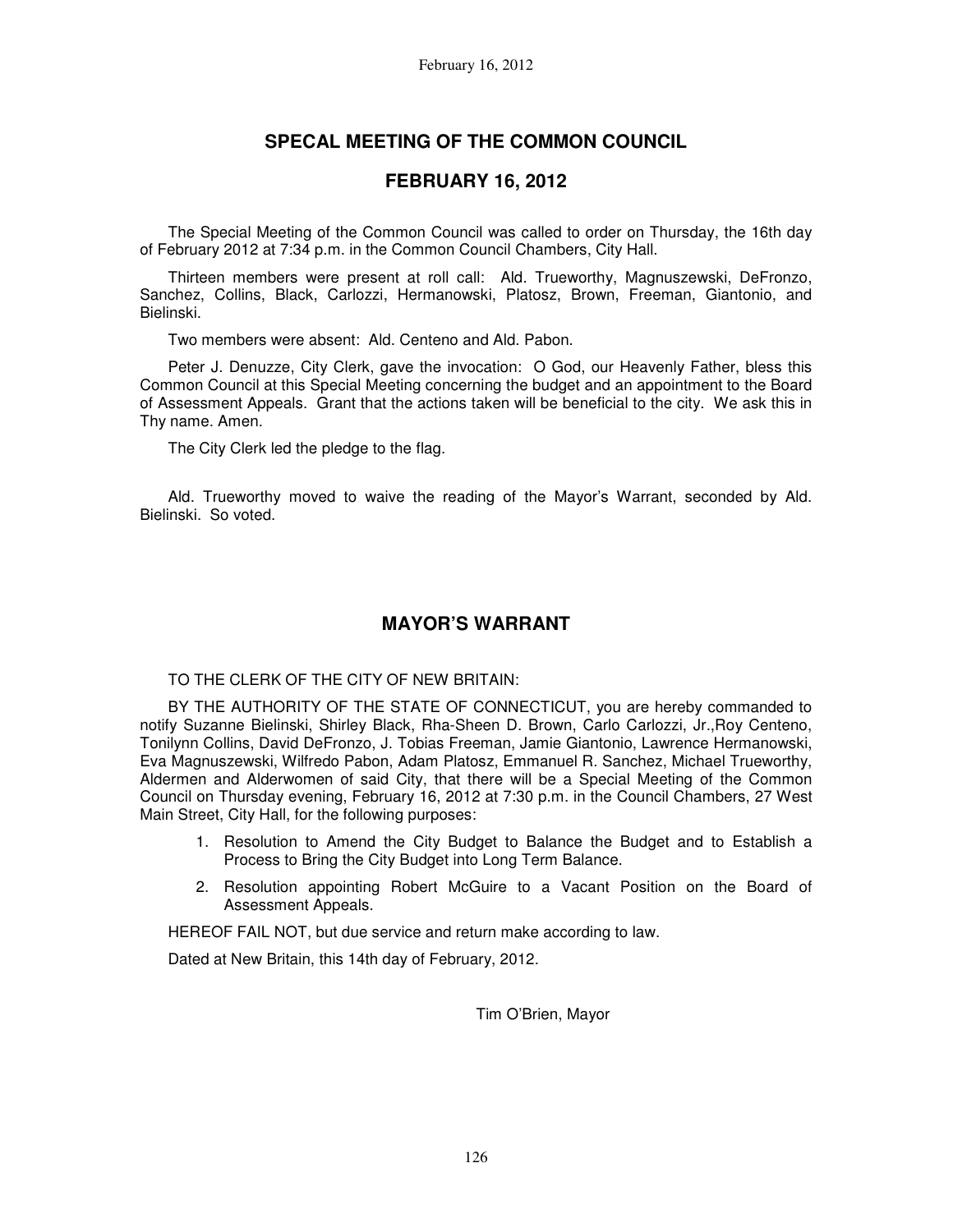## **RESOLUTIONS**

### **31358-7 RE: AMENDING THE CITY BUDGET TO BALANCE THE BUDGET AND TO ESTABLISH A PROCESS TO BRING THE CITY BUDGET INTO LONG TERM BALANCE (FISCAL YEAR ENDING 06/30/2012)**

To His Honor, the Mayor, and the Common Council of the City of New Britain: the undersigned beg leave to recommend the adoption of the following:

 Whereas, There is a city budget deficit inherited by the present administration of an amount estimated at \$10 million, and

Whereas, The ability of the city to meet the needs of the people of New Britain, while maintaining the fiscal health and integrity of the city government, requires that there be a balanced budget, and

Whereas, The deficit that the present administration inherited is a structural deficit that will continue to exist in this year and every year hereafter until the structural imbalance between expenditures and revenues is closed, and

Whereas, Achieving that balance without grievous damage to the city's finances or the ability of the city to meet the needs of the people of New Britain will require a phase-in of the changes needed to streamline the city government and reduce costs, and

Whereas, Implementing a plan of reorganization and expenditure reduction in order to achieve this balanced budget can be best achieved, without raising general property taxes and with a minimized disruption of public services, by balancing the budget with surpluses in certain city funds, and the fiscal integrity of the city can be maintained by decreasing the amount of such surplus expenditures each year until the amount of city expenditures has been reduced enough to match the city's revenues,

#### Now, therefore, be it

Resolved, That the Mayor is empowered and charged with designing and implementing a plan for consolidation and reorganization of city departments, offices and functions in order to decrease the expenditures of the city government to balance with city revenues, within a period of no more than five years, and be it further

Resolved, That the Mayor shall present to the Common Council a plan for this reorganization, noting those portions of the plan to be implemented through the Mayor's executive powers and those portions of the plan that, consistent with the City Charter, require action of the Common Council, and be it further

Resolved, That this plan of reorganization shall include (1) a prioritization of the purposes of the city government, (2) a new organization of city government consistent with these priorities and (3) such ordinance and reorganization ordinance proposals as shall be necessary to implement this plan, and be it further

Resolved, That, in this reorganization of the city government, as well as in the budget amendment effected by this resolution, it shall be the highest priority of the city of New Britain to improve our local economy and create good paying jobs for the working people of New Britain, and be it further

Resolved, That this plan of reorganization and expenditure reduction be achieved without raising general property taxes and with a minimized disruption of public services by transfer into the city General Fund of surpluses in certain city funds and monies owed from certain city funds to the city General Fund, provided that the plan of reorganization and expenditure reduction provide that the amount of such surplus transfers shall be decreased each year until the amount of city expenditures has been reduced enough to match the city's revenues, and be it further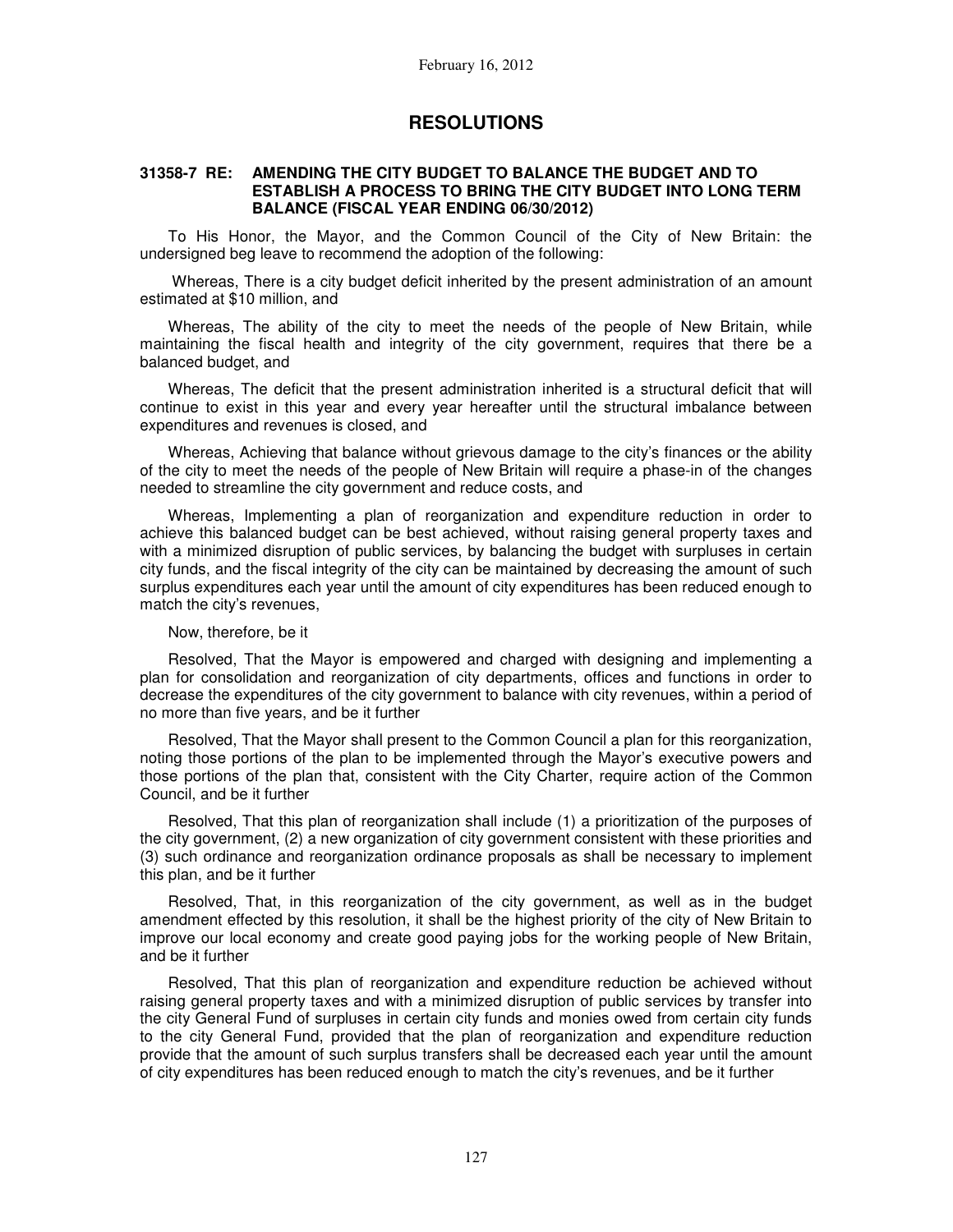Resolved, That the Mayor is authorized to enter into such memoranda of agreement with the Board of Water Commissioners to give effect to the purposes of this resolution, including alteration of the agreement concerning debt of the Board of Water Commissioners, and be it further

Resolved, That, in order to achieve balance in the current, fiscal year 2012, budget, the following changes to the line items of the city budget are hereby adopted:

| <b>EXPENDITURE OR REVENUE ITEMS</b>         | ACCOUNT#:      | <b>BUDGET</b><br><b>BUDGET</b><br>INCREASE DECREASE | NET<br>CHANGE |
|---------------------------------------------|----------------|-----------------------------------------------------|---------------|
| <b>EXPENDITURES:</b>                        |                |                                                     |               |
| <b>BAN Paydowns</b>                         | 001628001-5880 | 500,000                                             |               |
| Contingency                                 | 001625101-5871 | 522,472                                             |               |
| Lease Purchase Payment                      | 001628001-5259 | 250,000                                             |               |
| <b>Building FT Salaries</b>                 | 001214002-5121 | 85,000                                              |               |
| <b>Building Longevity</b>                   | 001214002-5123 | 2,000                                               |               |
| <b>Building Dues/Memberships</b>            | 001214002-5810 | 1,200                                               |               |
| Human Rights PT Salary                      | 001521001-5124 | 15,000                                              |               |
| Civil Service test fees                     | 001521002-5338 | 3,000                                               |               |
| <b>Assessor Professional Svcs</b>           | 001107001-5331 | 5,000                                               |               |
| Republican Registrar Other Purchase Svcs    | 001104002-5336 | 100                                                 |               |
| Republican Registrar Telecommunications     | 001104002-5412 | 500                                                 |               |
| Republican Registrar Equip Maint and Repair | 001104002-5436 | 2,000                                               |               |
| Republican Registrar Dues & Memberships     | 001104002-5810 | 400                                                 |               |
| Prop Mgmt City Hall FT Salaries             | 001316002-5121 | 50,000                                              |               |
| Prop Mgmt Police Dept FT Salaries           | 001316003-5121 | 40,000                                              |               |
| Horticulture Materials & Supplies           | 001419003-5659 | 37,500                                              |               |
| <b>PW Sanitation FT Salaries</b>            | 001315004-5121 | 50,000                                              |               |
| PW Sanitation Disposal Tip Fees             | 001315004-5428 | 200,000                                             |               |
| <b>PW Sanitation Prof Svcs</b>              | 001315004-5331 | 2,000                                               |               |
| PW Sanitation Heat & Gas                    | 001315004-5621 | 1,000                                               |               |
| PW Signals Installation & Repair            | 001315003-5343 | 3,000                                               |               |
| PW Administration OT                        | 001315001-5122 | 1,000                                               |               |
| PW Streets Heat & Gas                       | 001315005-5659 | 2,000                                               |               |
| PW Fleet FT                                 | 001315006-5121 | 10,000                                              |               |
| PW Fleet Heat & Gas                         | 001315006-5621 | 3,000                                               |               |
| Nursing Other Professional Svcs             | 001522002-5336 | 4,797                                               |               |
| Police Training & Conferences               | 001211014-5337 | 56,000                                              |               |
| Police FT Salaries Admin                    | 001211002-5121 | 890                                                 |               |
| Police FT Salaries Chief                    | 001211003-5121 | 35,829                                              |               |
| Police FT Salaries 1st Shift Patrol         | 001211005-5121 | 263,730                                             |               |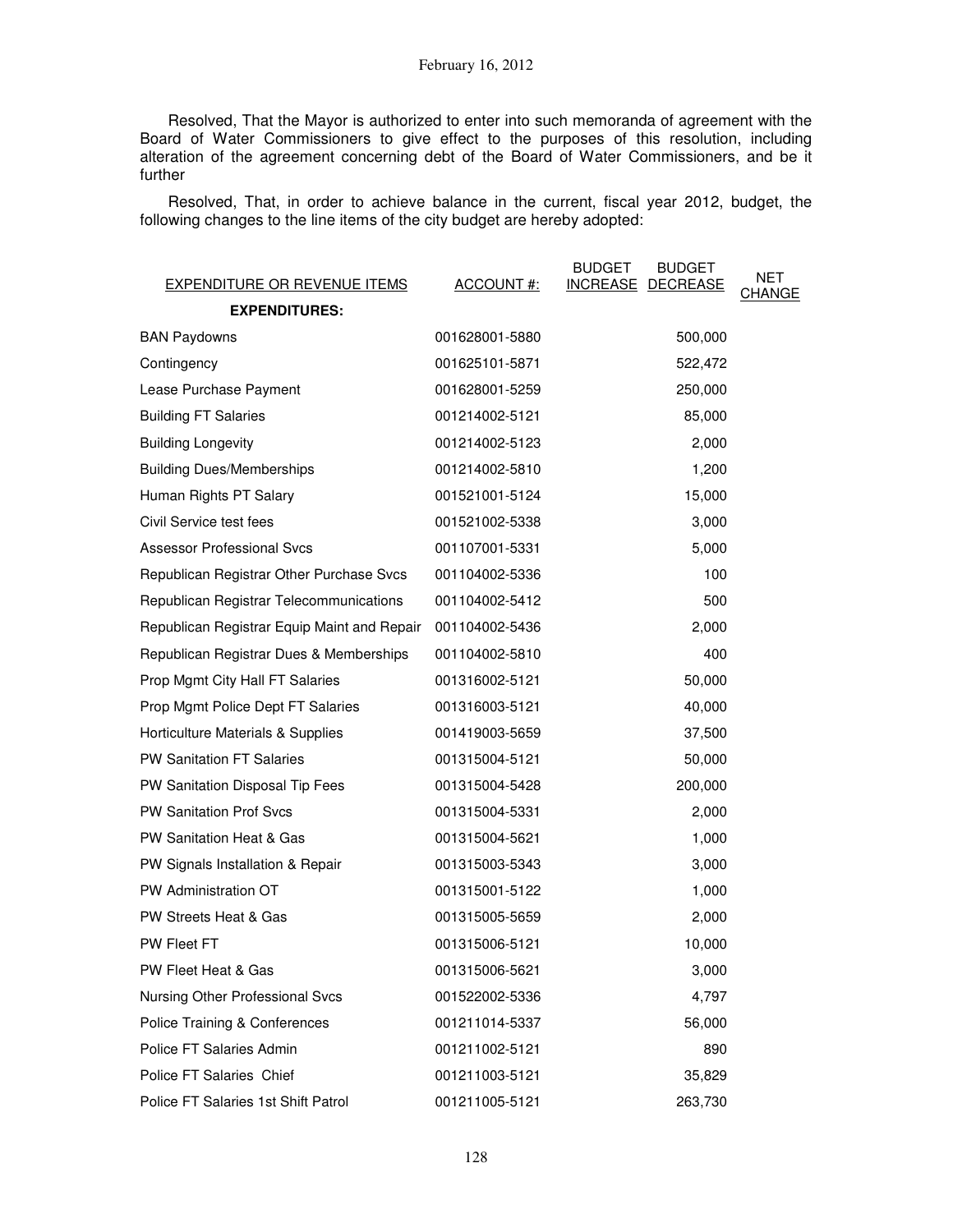| Police FT Salaries Investigations                         | 001211009-5121 |           | 227,056 |
|-----------------------------------------------------------|----------------|-----------|---------|
| Police FT Salaries Special Svcs                           | 001211011-5121 |           | 80,492  |
| Police FT Salaries Evidence                               | 001211013-5121 |           | 21,874  |
| Police FT Salaries Data Processing                        | 001211016-5121 |           | 43,819  |
| Police FT Salaries Records Division                       | 001211017-5121 |           | 20,738  |
| <b>Police Grants and Contributions</b>                    | 001211022-5811 |           | 7,350   |
| Police Academy Materials & Supplies                       | 001211024-5337 |           | 2,500   |
| Fire FT Salaries Admin                                    | 001212001-5121 |           | 22,328  |
| Fire FT Salaries Operations                               | 001212002-5121 |           | 245,085 |
| Fire FT Salaries Operations Support                       | 001212003-5121 |           | 29,860  |
| Fire FT Salaries Fire Marshall                            | 001212004-5121 |           | 74,887  |
| Fire FT Salaries Emergency Mgmt                           | 001212005-5121 |           | 840     |
| Republican Registrar OT                                   | 001104002-5122 | 2,000     |         |
| Republican Registrar PT                                   | 001104002-5124 | 3,450     |         |
| Prop Mgmt Police Dept Oper Mat & Supp                     | 001316003-5659 | 2,000     |         |
| Prop Mgmt Police Dept Water/Sewer Charges 001316003-5411  |                | 4,000     |         |
| Prop Mgmt Liberty Sq Garage Grds Maint & Rep              | 001316008-5435 | 4,000     |         |
| Prop Mgmt Liberty Sq Garage Eq Maint & Rep 001316008-5436 |                | 2,500     |         |
| Prop Mgmt Bank St Garage Grds Maint & Rep 001316009-5435  |                | 4,000     |         |
| Prop Mgmt Liberty Sq Garage Heat & Gas                    | 001316008-5621 | 300       |         |
| Prop Mgmt City Hall Grounds Maint & Rep                   | 001316002-5435 | 5,000     |         |
| Prop Mgmt City Hall Equip Maint & Rep                     | 001316002-5436 | 2,000     |         |
| Prop Mgmt City Hall Electricity                           | 001316002-5622 | 40,000    |         |
| <b>Workforce Reduction</b>                                | 001625101-5883 | 6,586,384 |         |
| Outgoing Mayor vacation time payout                       | 001105001-5XXX | 13,481    |         |
| Economic Development support                              | 001105002-5336 | 60,000    |         |
| Government Efficiency                                     | 001105003-5XXX | 60,000    |         |
| <b>Grants Development</b>                                 | 001105003-5XXX | 60,000    |         |
| Town Clerk Prof Svcs                                      | 001108001-5331 | 5,000     |         |
| Town Clerk Other Purchase Svcs                            | 001108001-5336 | 5,200     |         |
| Town Clerk Eq Repair                                      | 001108001-5436 | 200       |         |
| Town Clerk Postage                                        | 001108001-5610 | 1,500     |         |
| Town Clerk Office Supplies                                | 001108001-5611 | 1,500     |         |
| <b>Town Clerk Election Supplies</b>                       | 001108001-5663 | 3,500     |         |
| PW Administration FT                                      | 001315001-5121 | 562       |         |
| PW Administration Longevity                               | 001315001-5123 | 120       |         |
| PW Administration Postage                                 | 001315001-5610 | 1,500     |         |
| PW Capital Projects                                       | 001315002-5122 | 1,000     |         |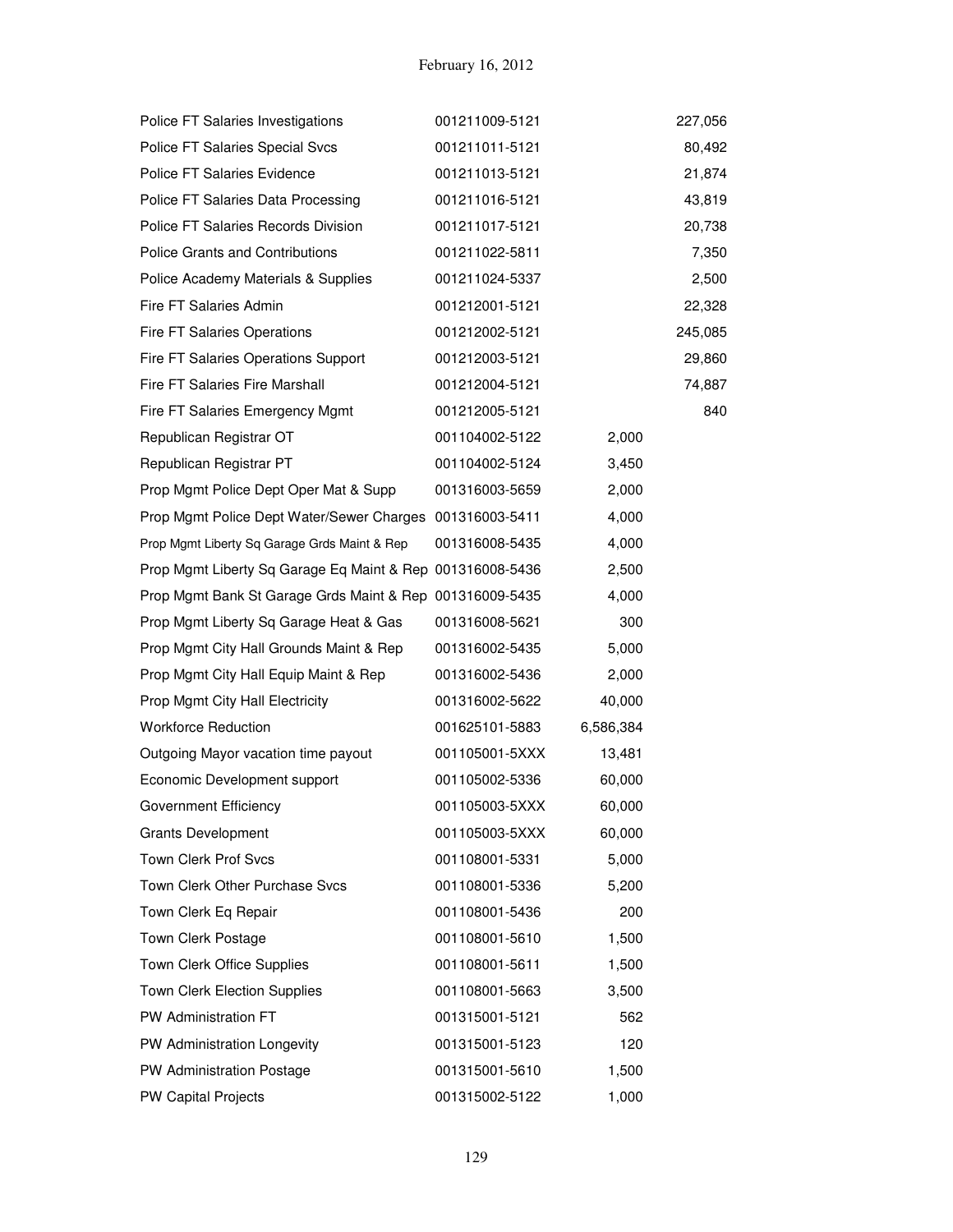| Parks Bldg Maint OT                        | 001419006-5122 | 5,500   |  |
|--------------------------------------------|----------------|---------|--|
| Parks Equip Maintenance OT                 | 001419005-5122 | 12,000  |  |
| Park Maintenance Water/Sewer Charges       | 001419004-5411 | 65,000  |  |
| Parks Maintenance OT                       | 001419004-5122 | 6,000   |  |
| Horticulture OT                            | 001419003-5122 | 15,000  |  |
| Forrestry OT                               | 001419002-5122 | 4,500   |  |
| Nursing OT                                 | 001522002-5122 | 1,108   |  |
| <b>City MERF</b>                           | 001626001-5220 | 250,000 |  |
| Telecommunications OT                      | 001213001-5122 | 46,686  |  |
| Police FT Salaries New Officers            | 0012110XX-5121 | 440,000 |  |
| Police FT Salaries Crime Lab               | 001211025-5121 | 2,274   |  |
| Police FT Salaries School Resource Officer | 001211023-5121 | 2,539   |  |
| Police FT Salaries Training                | 001211014-5121 | 1,239   |  |
| Police FT Salaries Comm Svcs               | 001211012-5121 | 7,948   |  |
| Police FT Salaries Youth Service           | 001211010-5121 | 5,925   |  |
| Police FT Salaries Uniform Patrol          | 001211004-5121 | 30,502  |  |
| Police OT                                  | 0012110XX-5122 | 533,300 |  |
| Police FT vacation payout                  | 001211002-5250 | 231,862 |  |
| Storm Cleanup Prof Svcs                    | 001315009-5331 | 105,115 |  |
| Storm Cleanup OT                           | 001315009-5122 | 191,753 |  |
| PW Sanitation Rubbish Removal              | 001315004-5421 | 26,085  |  |
| PW Fleet Fuel & Oil                        | 001315006-5624 | 200,000 |  |
| PW Streets Operating Materials & Supplies  | 001315005-5659 | 5,000   |  |
| PW Signals Operating Materials & Supplies  | 001315003-5659 | 2,000   |  |
| <b>PW Signals Electricity</b>              | 001315003-5622 | 16,000  |  |

| REVENUES:                    |                | <b>BUDGET</b><br><b>BUDGET</b><br>INCREASE DECREASE |
|------------------------------|----------------|-----------------------------------------------------|
| Revenue Sharing Grant        | 001624007-4233 | 580,297                                             |
| <b>Tax Collections</b>       | 001624006-4000 | 1,397,194                                           |
| Town Clerk Conveyance Tax    | 001108001-4401 | 200,000                                             |
| Sale of Property             | 001624005-4481 | 3,270,000                                           |
| <b>Parking Meters Street</b> | 001316005-4469 | 200,000                                             |
| <b>Parking Tickets</b>       | 001316006-4477 | 100,000                                             |
| <b>Washington St Garage</b>  | 001316010-4464 | 35,000                                              |
| <b>Nursing Clinical Svcs</b> | 001522002-4437 | 10,000                                              |
| <b>PW Sanitation</b>         | 001315004-4422 | 2,000                                               |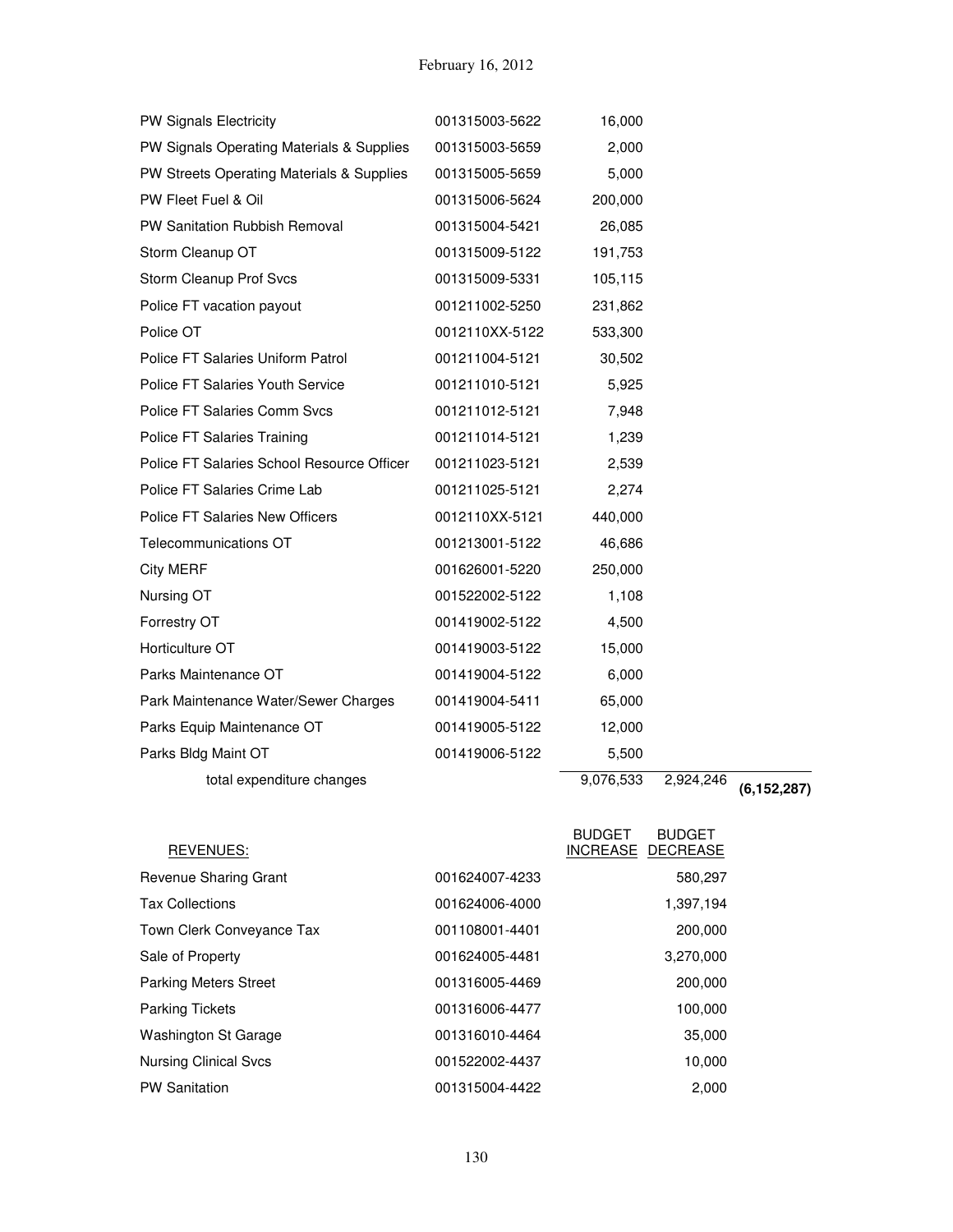| total revenue changes         |                | 11,975,778 | 5,823,491 | 6,152,287 |
|-------------------------------|----------------|------------|-----------|-----------|
| <b>Water Fund</b>             | 001624005-6931 | 10,503,987 |           |           |
| Transfer from W/C             | 001624005-6010 | 500,000    |           |           |
| <b>FEMA Reimbursement</b>     | 001624005-4561 | 356,909    |           |           |
| Environmental Health Licenses | 001522003-4319 | 6,571      |           |           |
| <b>Police Special Duty</b>    | 001211018-4440 | 175,000    |           |           |
| <b>PW Fleet</b>               | 001315006-4436 | 76         |           |           |
| <b>PW Fleet</b>               | 001315006-4435 | 1,090      |           |           |
| PW Fleet                      | 001315006-4434 | 2,684      |           |           |
| <b>PW Fleet</b>               | 001315006-4431 | 6,127      |           |           |
| <b>PW Fleet</b>               | 001315006-4430 | 3,280      |           |           |
| PW Fleet                      | 001315006-4429 | 39,000     |           |           |
| <b>PW Fleet</b>               | 001315006-4428 | 11,773     |           |           |
| <b>PW Sanitation</b>          | 001315004-4455 | 29,375     |           |           |
| <b>PW Sanitation</b>          | 001315004-4454 | 25,911     |           |           |
| <b>PW Sanitation</b>          | 001315004-4452 | 100        |           |           |
| <b>PW Sanitation</b>          | 001315004-4451 | 15,000     |           |           |
| <b>PW Sanitation</b>          | 001315004-4449 | 6,520      |           |           |
| <b>PW Sanitation</b>          | 001315004-4448 | 100        |           |           |
| <b>PW Sanitation</b>          | 001315004-4447 | 28,650     |           |           |
| <b>PW Sanitation</b>          | 001315004-4442 | 253        |           |           |
| <b>PW Capital Projects</b>    | 001315002-4561 | 50,083     |           |           |
| <b>PW Capital Projects</b>    | 001315002-4444 | 65,673     |           |           |
| PW Capital Projects           | 001315002-4441 | 94,212     |           |           |
| <b>PW Capital Projects</b>    | 001315002-4440 | 1,929      |           |           |
| <b>PW Capital Projects</b>    | 001315002-4325 | 34,475     |           |           |
| <b>PW Capital Projects</b>    | 001315002-4321 | 17,000     |           |           |
| <b>PW Capital Projects</b>    | 001315002-4443 |            | 1,000     |           |
| <b>PW Capital Projects</b>    | 001315002-4320 |            | 2,000     |           |
| <b>PW Sanitation</b>          | 001315004-4450 |            | 25,000    |           |
| PW Sanitation                 | 001315004-4446 |            | 1,000     |           |

total surplus (deficit) **(0)**

Ald. Michael Trueworthy President Pro-Tempore

Ald. Suzanne Bielinski Majority Leader